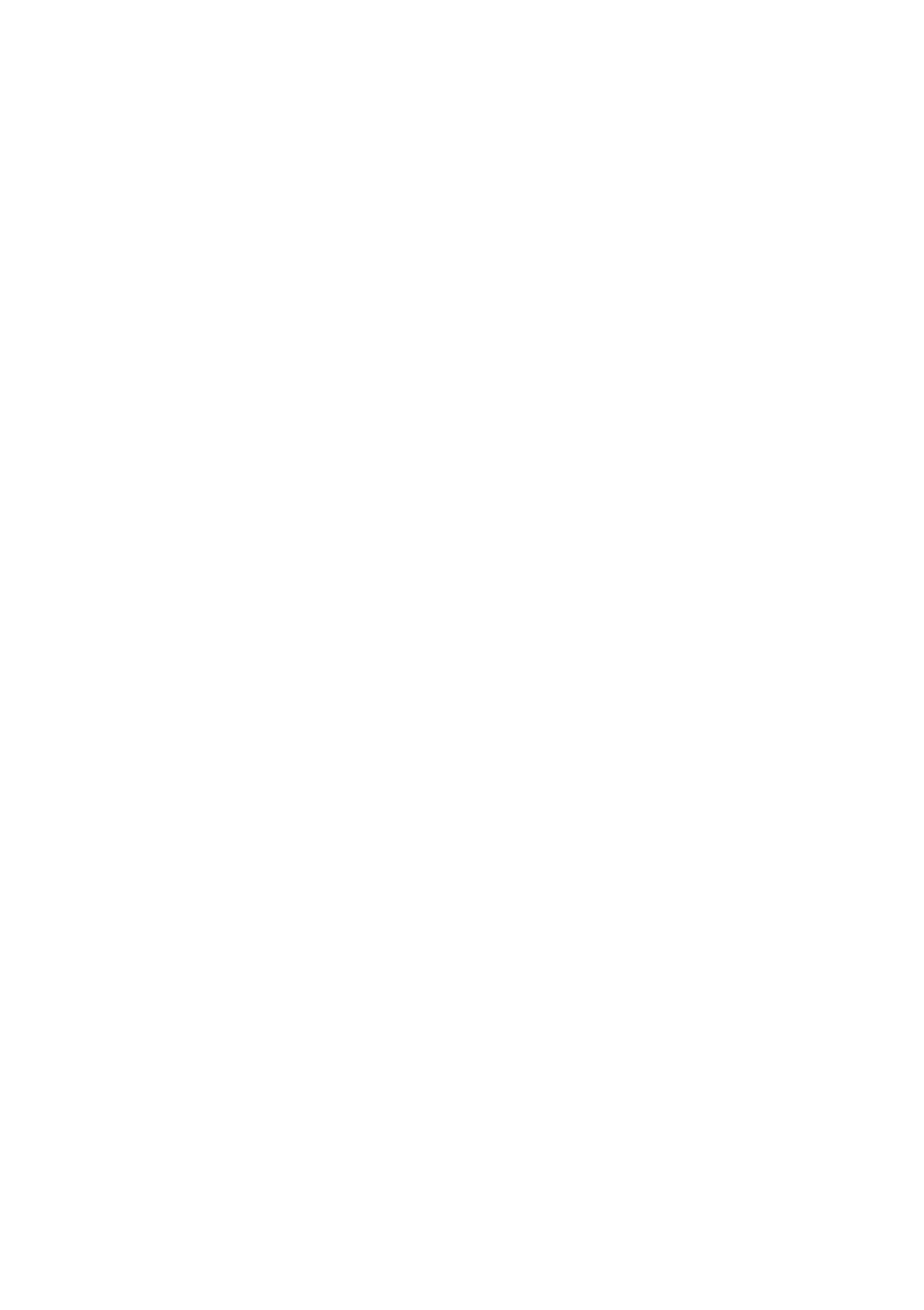## INTRODUCTION

You are pregnant and do not know what to do.

You are desperate because you are living in difficult circumstances.

You need advice and help for other reasons, such as:

- Conflicts with your partner, parents or family
- Unstable financial and/or social conditions
- Domestic violence (rape, beating, threats, etc.)
- Addiction (drugs, alcohol, etc.)
- Problems with your legal status
- Not sure if you are pregnant?
- Considering adoption
- Teen pregnancy
- Difficult experience with pregnancy
- Support after losing a baby
- Confidential childbirth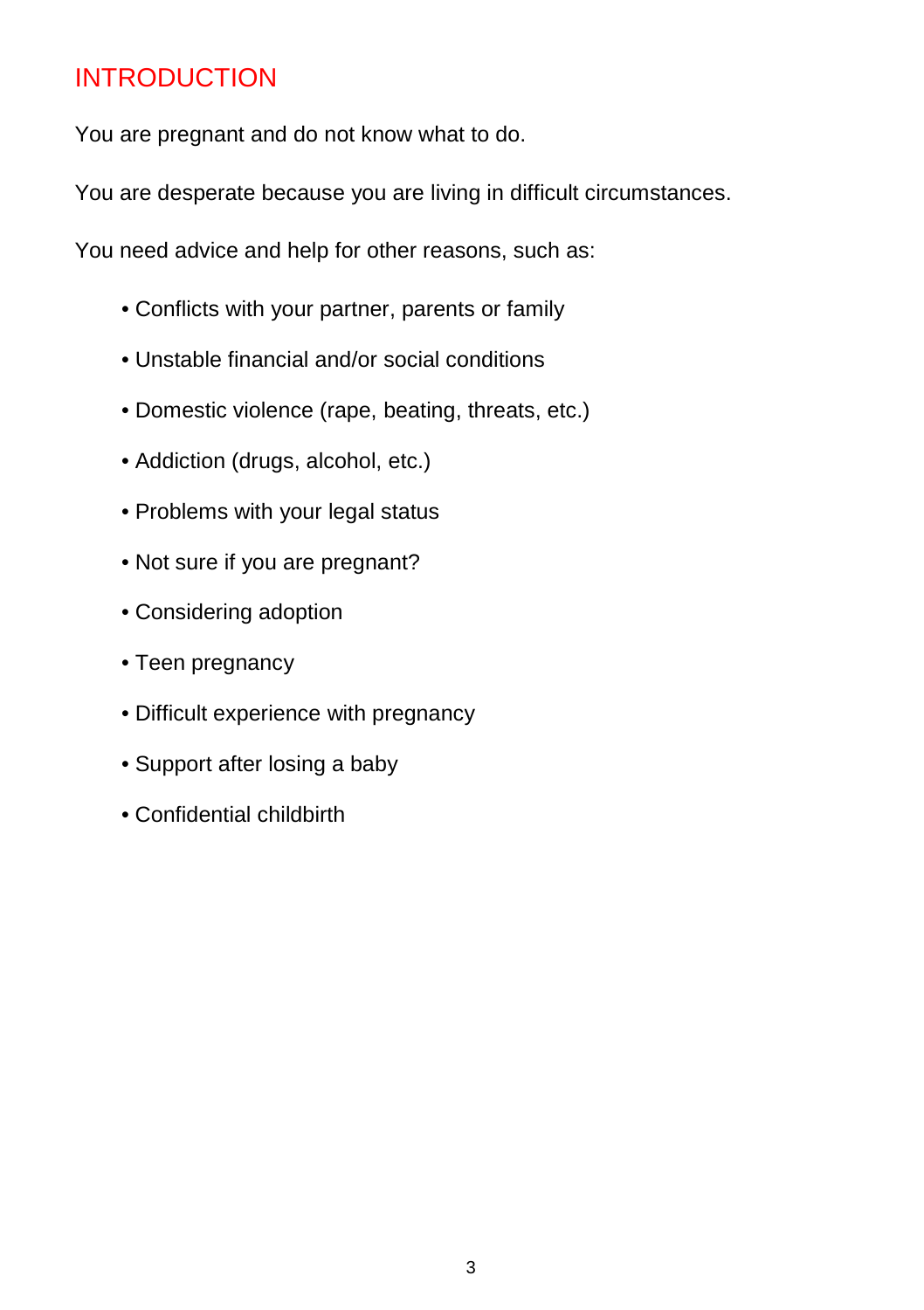# WHICH SERVICES CAN HELP IN CASE OF A DIFFICULT PREGNANCY?

Together, we'll find solutions. We'll guide you through your choices, your pregnancy, birth and what comes after.

During this difficult time, we encourage you to seek support. There are services that can provide guidance and advice. Contact one of the following organisations, anonymously if you wish.

#### **Advice from midwife consultants** – **T 027 603 85 18** (Sion Hospital)

They are available for in-person and phone consultations on Wednesdays, Thursdays and Fridays. The conversation is confidential, non-medical and free. It allows you to discuss your pregnancy-related worries and concerns, to research the best solutions for your situation and to get help with decision-making. The consultations are aimed at pregnant women in vulnerable situations:

- Difficult experience with pregnancy Domestic violence (hitting, etc.)
- social conditions... • Social isolation
- Unstable financial and/or Addiction (drugs, alcohol, etc.)
	-
- Emotional issues Teen pregnancy
- Confidential childbirth
- 

#### **Midwife consultation – T 027 604 24 85** (Visp Hospital)

They are available for consultations over the phone every day and in person on Tuesdays and on Friday afternoons. The midwives of Visp Hospital guide pregnant women through pregnancy, birth and the post-partum stage. They offer specific and personalised consultations at the beginning (1st trimester) and the end (last trimester) of pregnancy.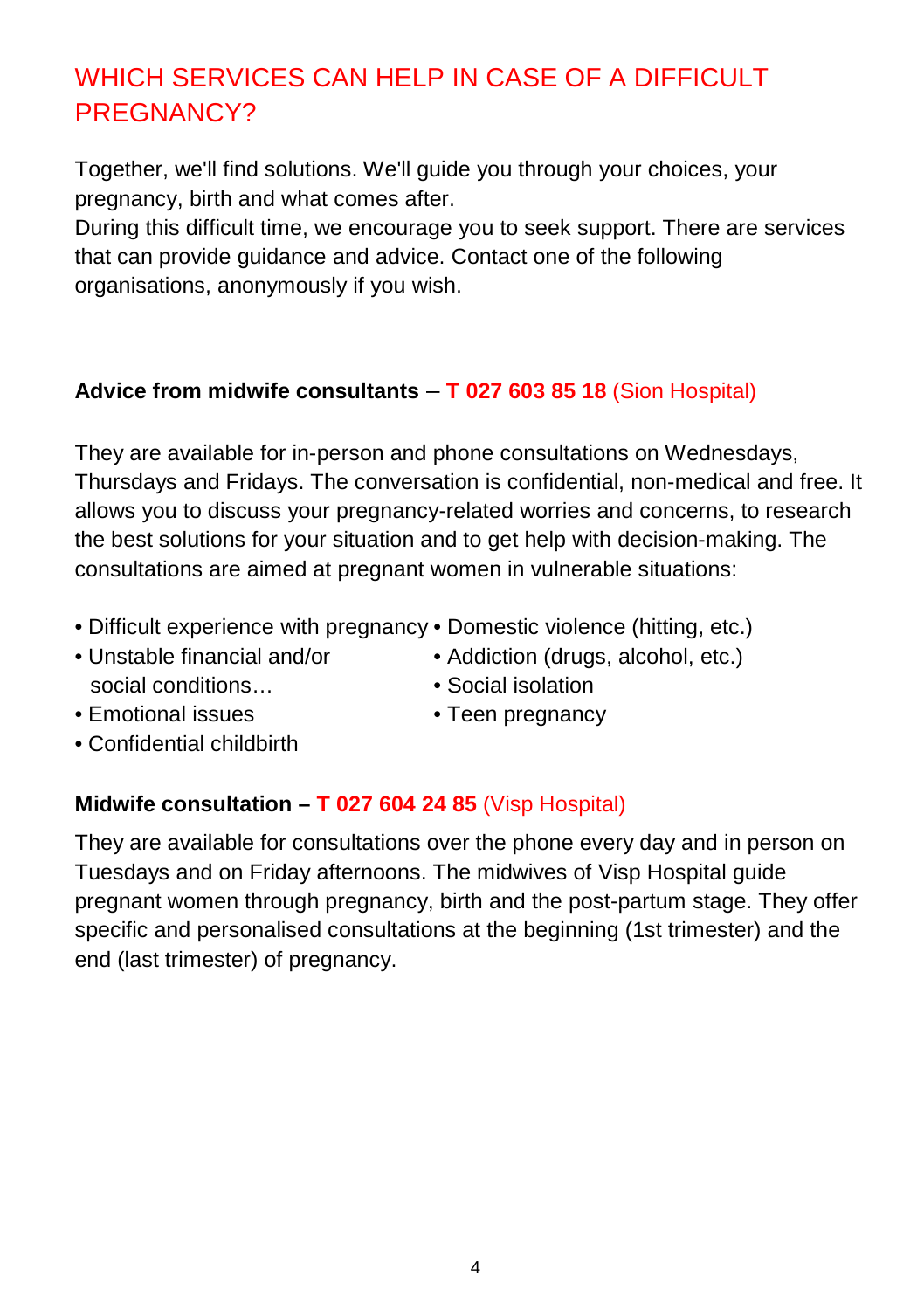**SIPE – Sexuality Information Prevention Education – www.sipe-vs.ch T 027 323 46 48** (Sion) [sion@sipe-vs.ch](mailto:sion@sipe-vs.ch) **T 027 455 58 18** (Sierre) sierre@sipevs.ch **T 027 722 66 80** (Martigny) martigny@sipe-vs.ch **T 024 471 00 13**  (Monthey) monthey@sipe-vs.ch **T 027 923 93 13** (Brigue) brig@sipe-vs.ch **T 027 473 31 38** (Loèche) leuk@sipe-vs.ch

Professionals are at your disposal to calmly consider your situation and explore all possible solutions, confidentially and free of charge.

You will be informed of your right to receive material or financial aid, as well as of the private and public assistance from which you can benefit. If necessary, you will be guided through the administrative and legal steps that must be taken. You will be notified on all adoption-related matters and directed towards the competent bodies in this area.

In order to better help you and guide you according to your needs, whatever your decision, the SIPE centres work together with other professionals in the fields of health and social work.

## **OPE – Child Protection Office - T 027 606 48 40** (Sion) **T 027 606 98 61** (Sierre) **T 027 606 98 31** (Martigny) **T 027 606 98 01** (Monthey) **T 027 606 99 50** (Brigue) **T 027 606 99 10** (Viège)

Child protection specialists are available in regional centres to help with any problems for children and families experiencing hardship. These services notably include adoption, emergency placement, support and advice for parents and children.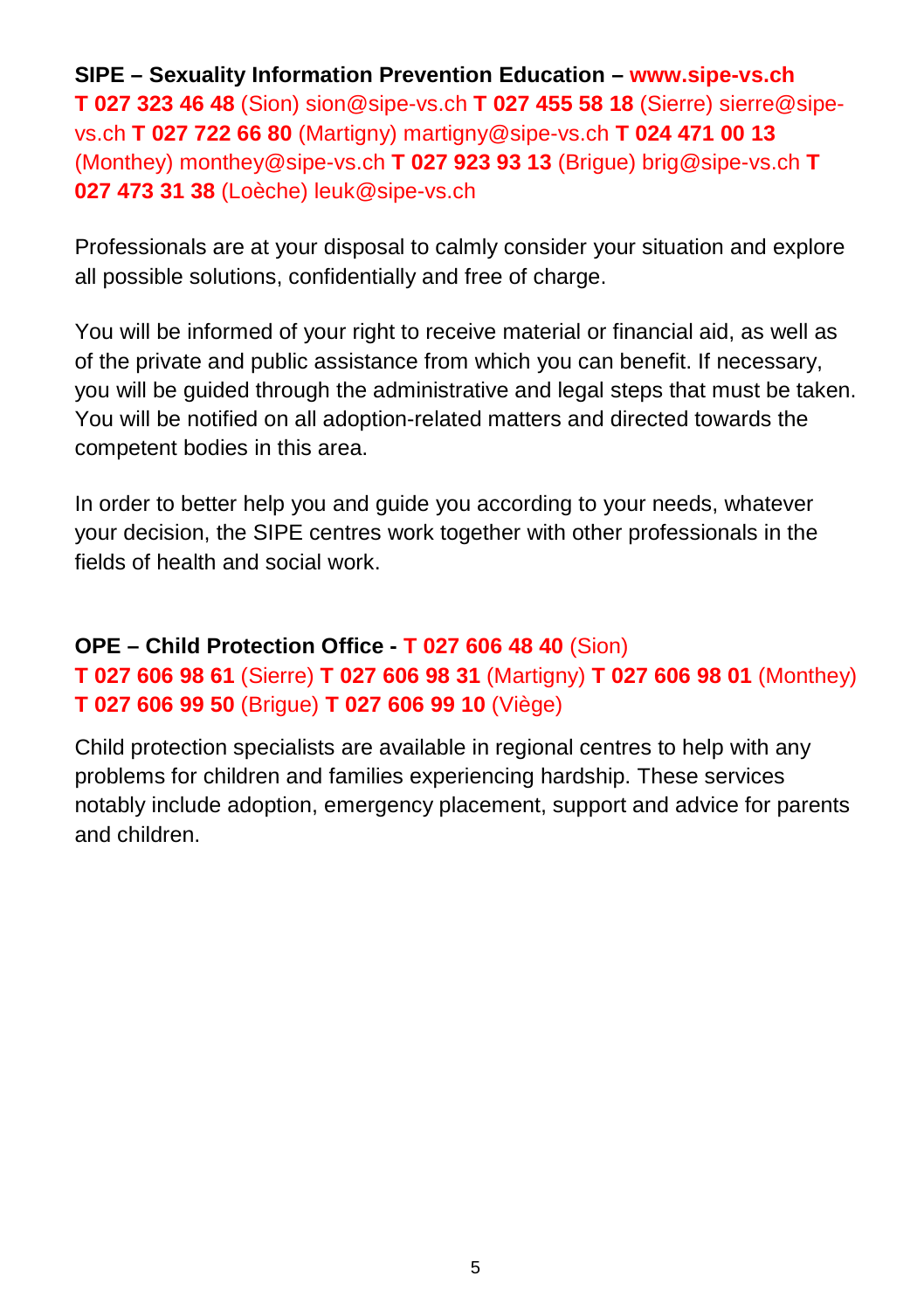### **SPPEA - Psychiatry and Psychotherapy Service for Children and Adolescents in the French-speaking Valais region - T 027 603 79 10**  (Sierre)

The Child and Adolescent Psychiatry-Psychotherapy Service (SPPEA) provides therapeutic care in the event of psychological suffering or disturbance within the parent-child relationship. UPEA's mission is to provide prevention services, consultations, examinations, expert advice, treatment and training. In particular, this organisation is responsible for:

- Consultation and therapy for psychiatric and psychological issues and ailments (individual, family and group psychotherapy);
- Branch for newborns, pregnancy and children aged 0-18 months.

**Centre of Expertise in Psychiatry and Psychotherapy (CCPP) in the French-speaking Valais region - Adults - T 027 603 84 40** (Sion) **T 027 603 63 00** (Martigny) **T 027 603 84 70** (Sierre) **T 027 604 73 90 (**Monthey)

The four centres of expertise in psychiatry and psychotherapy for the Frenchspeaking Valais region provide comprehensive psychiatric care. In particular, the duties of these centres include: medical appointments, day treatment, medical psychology and organisation of the Valais Peer Support Network.

## **Haut-Valais Department of Psychiatry and Psychotherapy**

**Adults, adolescents and children: T 027 604 36 50** (Brigue) **24-hour emergency line:T 027 604 36 50** (Brigue)

The Haut-Valais Psychiatric Centre (PZO) provides comprehensive psychiatric care. This includes prevention, treatment and supervision of patients experiencing psychological health issues, for all age groups (children, adolescents, adults, elderly people), population groups and diagnostics. The PZO manages acute psychological crises, emergencies (with a 24-hour service) and supervision of chronic illnesses.